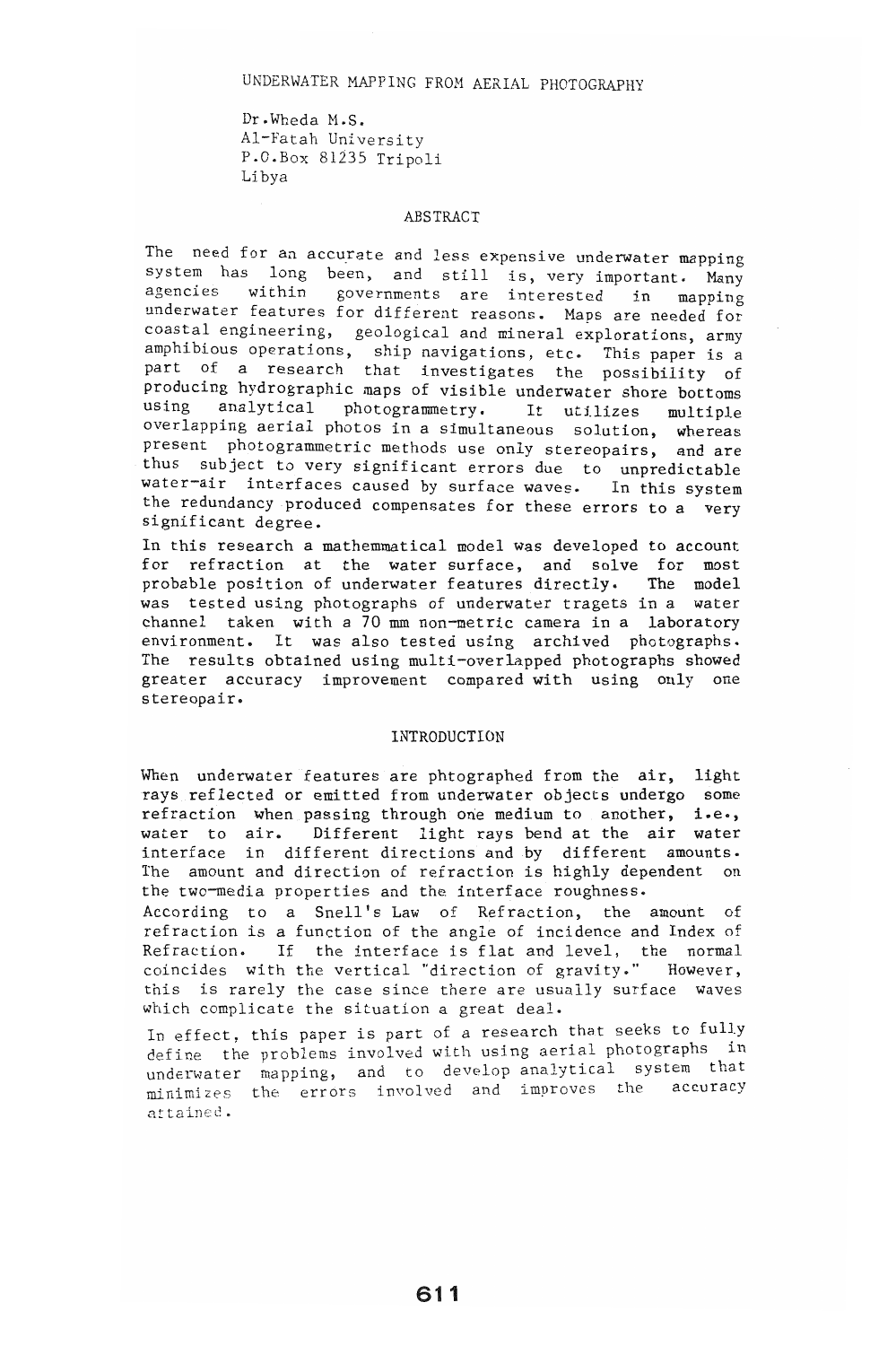The mathe~qtical development contained is based on the e mathematical deve

- the camera exterior and interior orientation parameters are assumed to be known for every camera.<br>In the camera can cannot be known for every camera irameters<br>.....
- the water index of refrection is known and constant. nstant.<br>se wave system at the air-water interface is
- e wave system at the air-water interface is<br>myseidal; its parameters (wave length, wave sinusoidal; its parameters (wave length, wave amplitude, and wave direction) are assumed to be known.

To help understand the mathematics involved the mode is divided to the following steps.

1. Develops the necessary equations to determine where light Develops the necessary equations to determine where light rays reflected from underwater objects intersect the water<br>surface.

Assuming that the horizontal datum is the mean local surface of suming that the horizontal datum is the mean local surface of a water body at the time of photography, the collinearity equations are:

$$
x_{i} = -f\left[\frac{m_{11}(X_{i} - X_{L}) + m_{12}(Y_{i} - Y_{L}) + m_{13}(Z_{i} - Z_{L})}{m_{31}(X_{i} - X_{L}) + m_{32}(Y_{i} - Y_{L}) + m_{33}(Z_{i} - Z_{L})}\right] \dots (1)
$$

$$
y_{i} = -f\left[\frac{m_{21}(X_{i} - X_{L}) + m_{22}(Y_{i} - Y_{L}) + m_{23}(Z_{i} - Z_{L})}{m_{31}(X_{i} - X_{L}) + m_{32}(Y_{i} - Y_{L}) + m_{33}(Z_{i} - Z_{L})}\right] \dots (2)
$$

where:

\_ refined image coordinates of ground poInt 1  $x_1, y_1$ - the camera focal length  $\mathbf{f}$  $Y_1, Z_1$  = ground coordinates of point i  $X_L, Y_L, Z_L$  - ground coordinates of the exposure station and  $m_{i,i}$  = are rotation matrix coefficients.

Substituting - H for  $Z_i-Z_i$  in equitions (1) and (2) and rearranging,  $X_i$  and  $Y_i$  coordinates at the local datum can be determined as follows: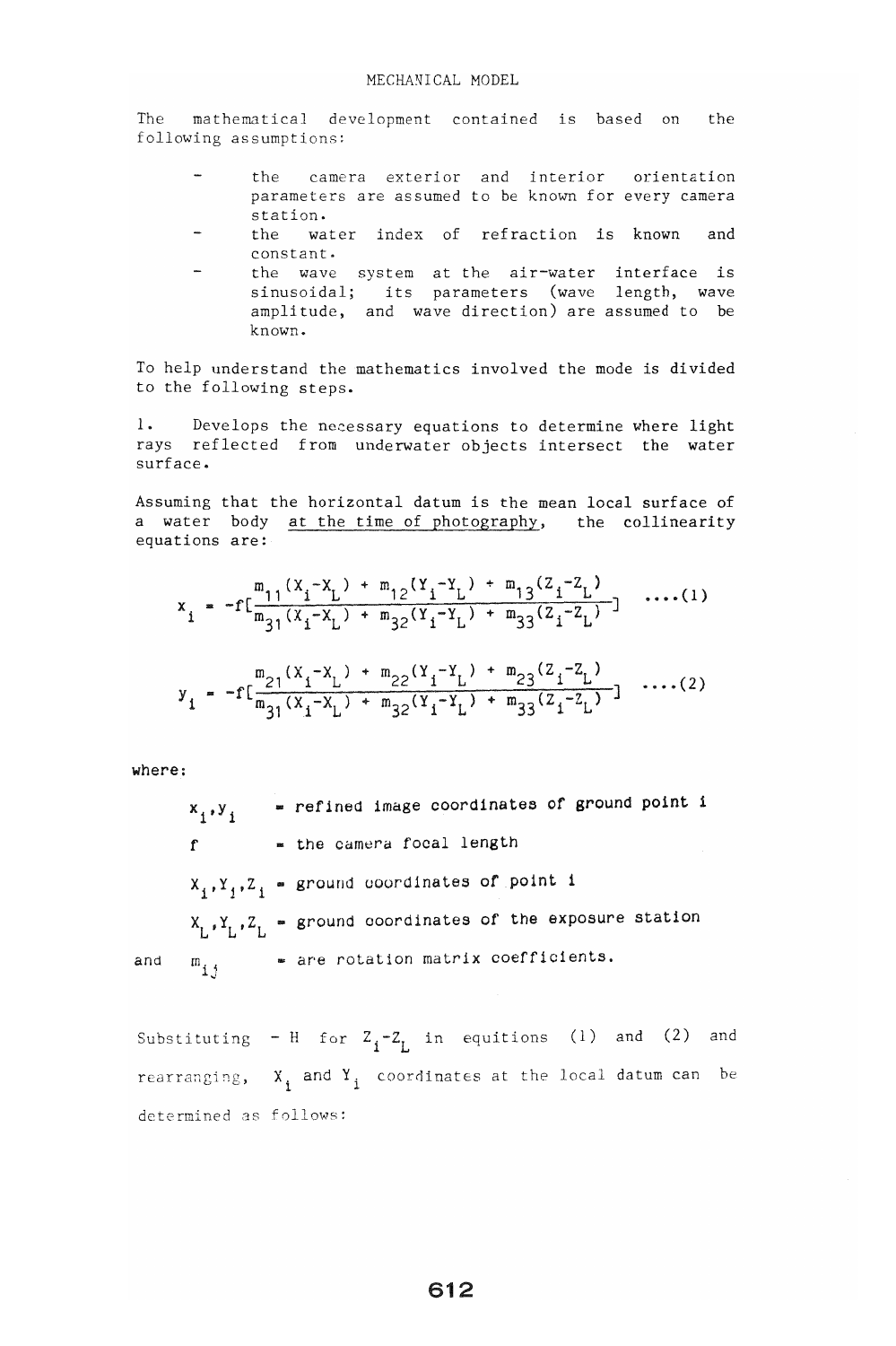$$
x_{1} = x_{L} + H \frac{x_{1}(m_{23}m_{32} - m_{33}m_{22}) + y_{1}(m_{33}m_{12} - m_{32}m_{12}) + f(m_{23}m_{12} - m_{13}m_{22})}{x_{1}(m_{32}m_{21} - m_{31}m_{22}) + y_{1}(m_{12}m_{31} - m_{11}m_{32}) + f(m_{12}m_{21} - m_{11}m_{22})} \tag{3}
$$

$$
Y_{i} = Y_{L} + H \frac{x_{i}(m_{23}m_{31} - m_{21}m_{33}) + y_{i}(m_{33}m_{11} - m_{31}m_{13}) + f(m_{23}m_{11} - m_{21}m_{13})}{x_{i}(m_{22}m_{31} - m_{21}m_{32}) + y_{i}(m_{32}m_{11} - m_{31}m_{12}) + f(m_{22}m_{11} - m_{21}m_{12})} \cdot (4)
$$

Using equations (3) and (4) (i.e., the reordered collinearity equations), the known parameters of the camera station, and the image coordinates, X and Y coordinates of point i at the water mean level can be determined.

## 2. Determining Where Light Rays Intersect the Water Surface.

Using refined image coordinaes and camera station exterior orientation parameters, the X, Y and Z coordinates of points where light rays coming from an underwater object, intersect with the wave surface can be located. After reordering the photogrammetric collinearity equations , they can then be used to determine imaginary points at the mean water surface level from each pair of image coordinates. These points and the wave system equations are used to iteratively determine where light rays intersect the water surface.

3. Determining Incident and Refracted Angles.

The incident angle  $\Theta$  between the normal at a point and the light ray above water, and refracted angle r between the normal and the light ray underwater, can be calculated as follows:

 $=$   $\cos^{-1}$  (cos8 sinE sino + cosy sinE coso + cosy cosE) .... (5) r - <sup>1</sup>-'(Sine a n -n-] • • .• • .. • • • •. • • • • • • • • .. •• .• " ••. ( 6 )

Where:

- ξ = Slope of the wave
- = The azimuth of the normal to the wave surface  $\delta$
- = The angle that the light ray makes with x-axis β
- The angle that the light ray makes with y-axis  $\gamma$
- = The angle that the light ray makes with z-axis

# 4. Observation Equations and Least Squares Algorithm.

Each pair of image coordinates generates two equations. Two photos provide four observation equations, or one degree of freedom. Thus, the more photographs that image the underwater reedom. Inus, the more photographs that image one can have eatures from different focations, the better one. Equations in the form of observation equations can be written in terms of angles that underwater light rays make with the vertical, and that the azimuths make with ground north.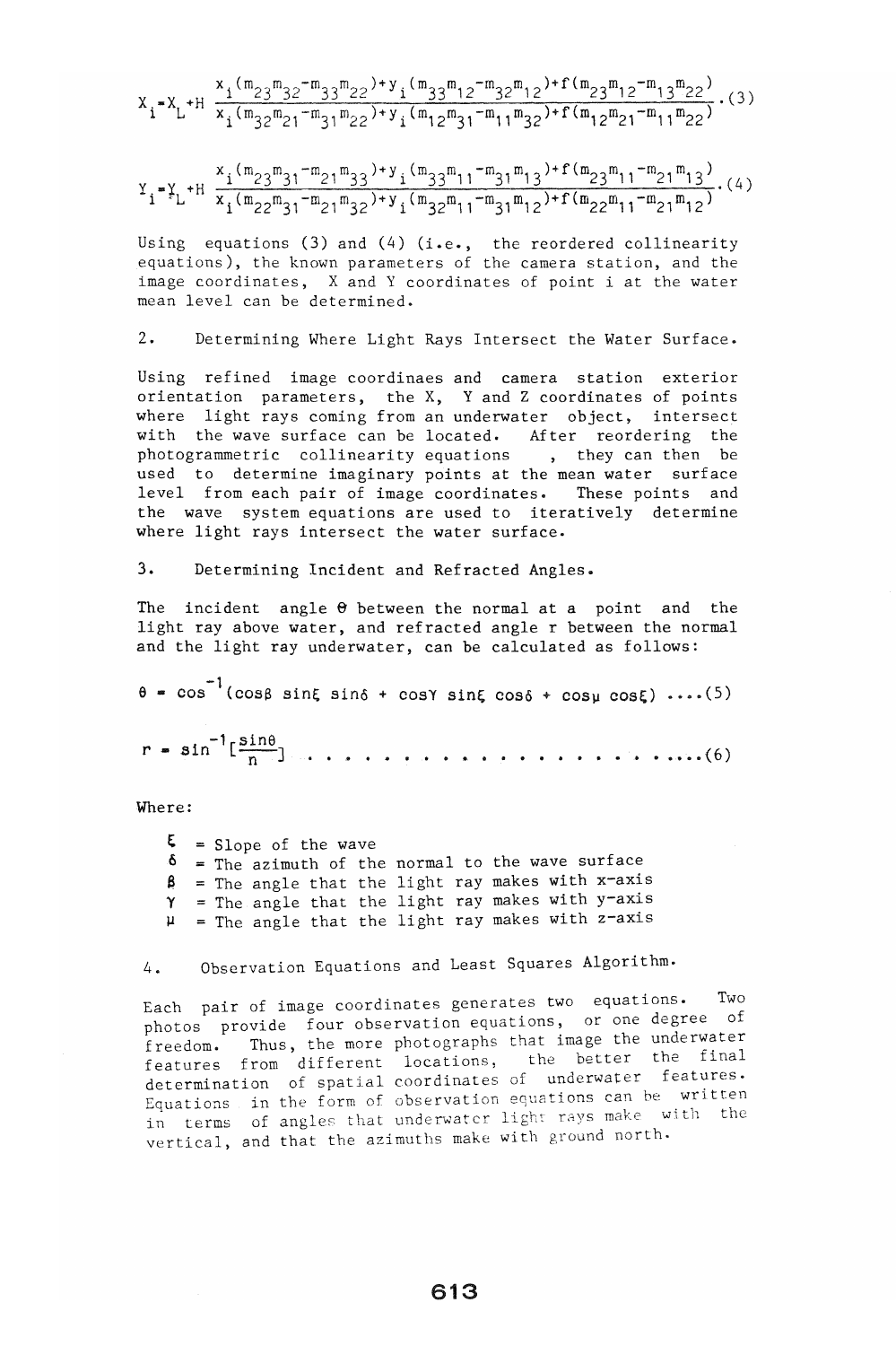$$
\theta_{m_i} + V_{\theta_i} = \tan^{-1} \left[ \frac{(x - x_A)^2 + (y - y_A)^2}{(z_L - z_S - h)^2} \right]^{1/2}
$$
 ... ....(7)

. . . ., • • • • ..•. ( 8 )

 $F$  ( $(7-8)$  are non linear, but can be lineraized using uations (7-8) are non linear, but can be lineraize<br>Wer Series. First the function are rewritten as:

Let F = 0 = tan<sup>-1</sup>[
$$
\frac{(x-x_A)^2 + (y-y_A)^2}{(z_L-z_S-n)^2}
$$
]<sup>1/2</sup> -  $\theta_{m_i}$  - $v_{\theta_i}$ 

Let G = tan<sup>-1</sup>
$$
\left(\frac{X-X_A}{Y-Y_A}\right)
$$
 -  $\alpha_m - V_\alpha$ 

rhen according to Taylor's Theorem,

$$
F = (F)_{0} + (\frac{\partial F}{\partial X})_{0}dx + (\frac{\partial F}{\partial Y})_{0}dy + (\frac{\partial F}{\partial Y})_{0}dh
$$
  

$$
G = (G)_{0} + (\frac{\partial G}{\partial X})_{0}dx + (\frac{\partial G}{\partial Y})_{0}dy + (\frac{\partial G}{\partial n})_{0}dh
$$

$$
\frac{\partial F}{\partial x} = \frac{(x-x_A)(z_L - z_S - h)}{[(z_L - z_S - h)^2 + (x-x_A)^2 + (y-x_A)^2][(x-x_A)^2 + (y-x_A)^2]^{1/2}}
$$
\n
$$
\frac{\partial F}{\partial y} = \frac{(y-x_A)(z_L - z_S - h)}{[(z_L - z_S - h)^2 + (x-x_A)^2 + (y-x_A)^2][(x-x_A)^2 + (y-x_A)^2]^{1/2}}
$$
\n
$$
\frac{\partial F}{\partial h} = \frac{-[(x-x_A)(y-x_A)^2 + (y-x_A)^2]}{[(z_L - z_S - h)^2 + (x-x_A)^2 + (y-x_A)^2]}
$$
\n
$$
\frac{\partial G}{\partial x} = \frac{(y-x_A)}{x_A}
$$

$$
\frac{\partial x}{\partial G} = \frac{1}{(1 - x_A)^2 + (x - x_A)^2}
$$

$$
\frac{\partial G}{\partial Y} = \frac{(x-x_A)^2 + (y-x_A)^2}{(x-x_A)^2 + (y-x_A)^2}
$$

 $\frac{\partial u}{\partial x} = 0.$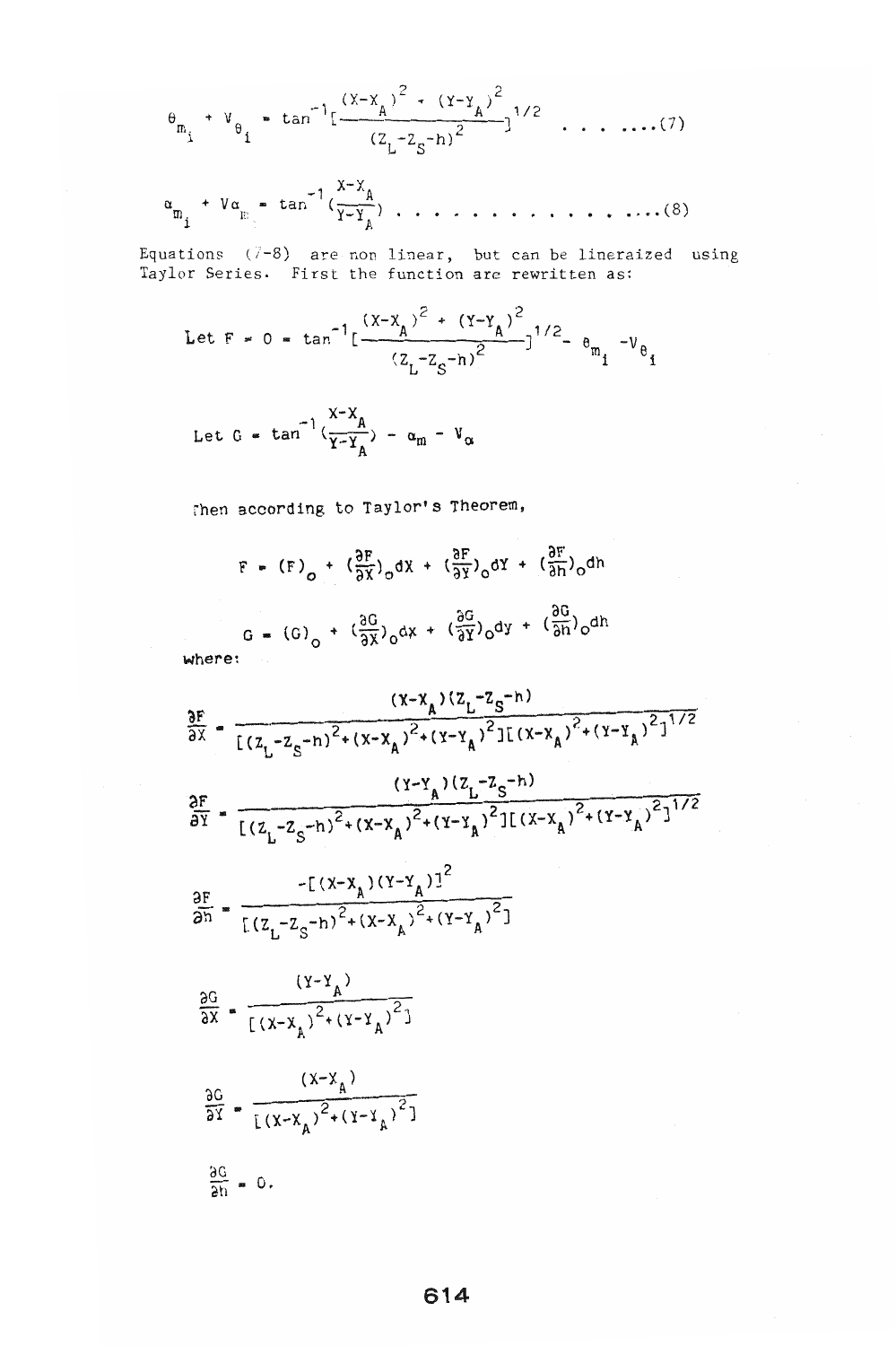A least squares solution is performed for every point. The first two rows of the observation matrix become as follows:

> $A(1,1) = \partial F/\partial X$   $A(2,1) = \partial G/\partial X$  $A(1,2) = \partial F/\partial Y$   $A(2,2) = \partial G/\partial Y$  $A(1,3) = \frac{\partial F}{\partial h}$   $A(2,3) = 0.$

## RESULTS FROM LAB EXPERIMENT

The horizontal X, Y coordinates of underwater targets in the lab experiment were accurately determined. When nine overlapped photos were used, these horizontal positions were precisely calculated, regardless of the water surface conditions. But when only two photos were used horizontal accuracy decreased as surface roughness increased. It can be concluded that use of nine photos, rather than two, when waves are present decreases the error in depth (Z) by a factor of from 4 to 10, depending on the depths of targets. If four photos instead of nine are used the increase in accuracy would still be significant but not as dramatic. Here, the errors are reduced by factors of from 2 to 5.

## FIELD TEST USING ARCHIVAL PHOTOGRAPHS

Photo coordinates of nineteen points  $(23-41)$  see Fig. 1 were measured on three overlapped photos taken from the archives of the Surveyor General of Western Australia over 'Rottnest' an island on the western shore of Australia. These points were used to test the mathematical model developed earlier. Depths of underwater points resulting from the adjustment were compared with depths interpolated from existing hydrographic charts established by sounding techniques. Table 1 summarizes that comparison. The accuracy of sounding depths was not nis comparison. The accuracy of sounding-depths was not<br>stablished but, it is reasonable-to-assume-a-value of 0.5 meters applies. The resultant differences in this table can be considered reasonably accurate.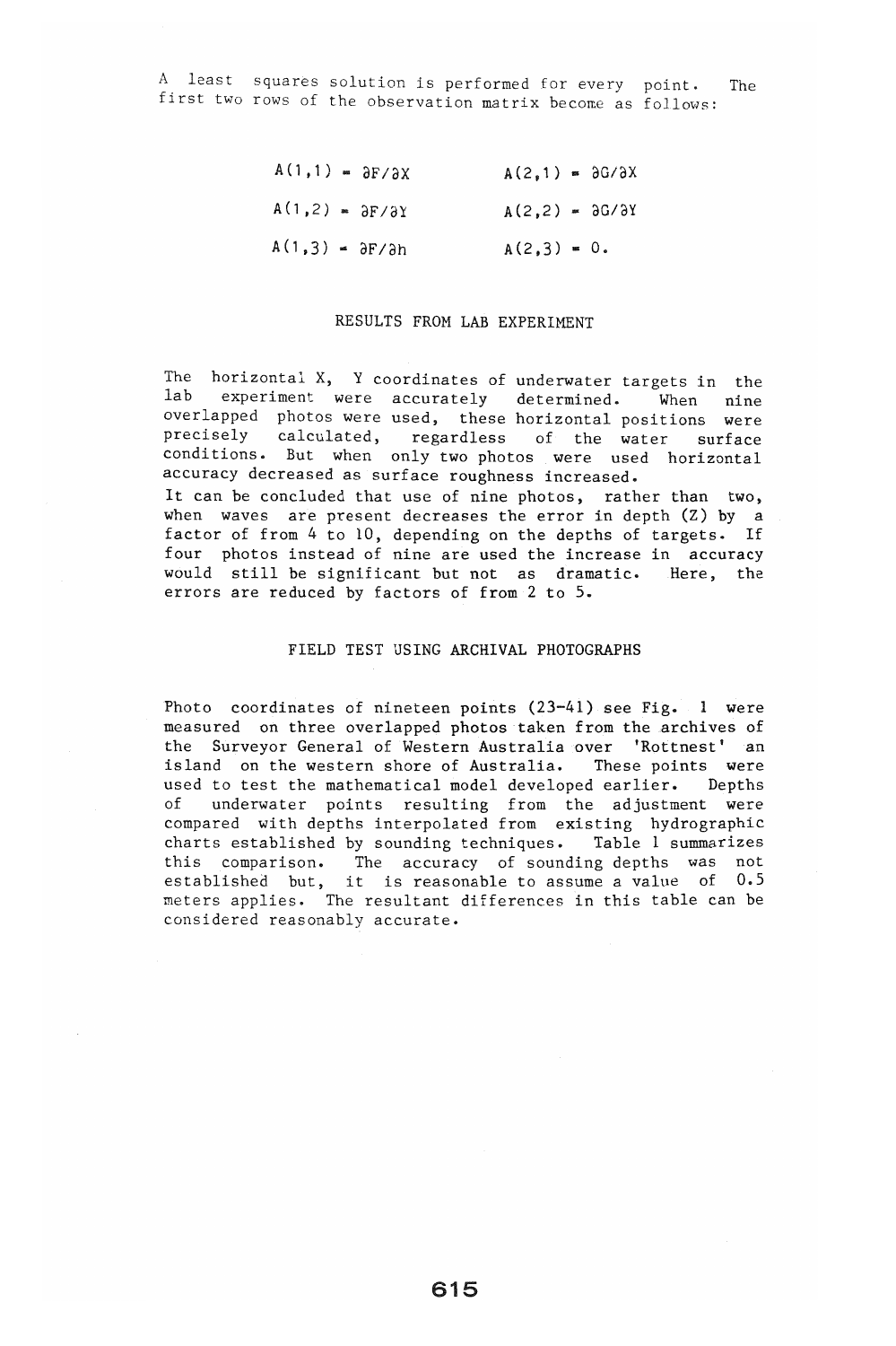

Interpolated depths: interpolated from hydrographic charts